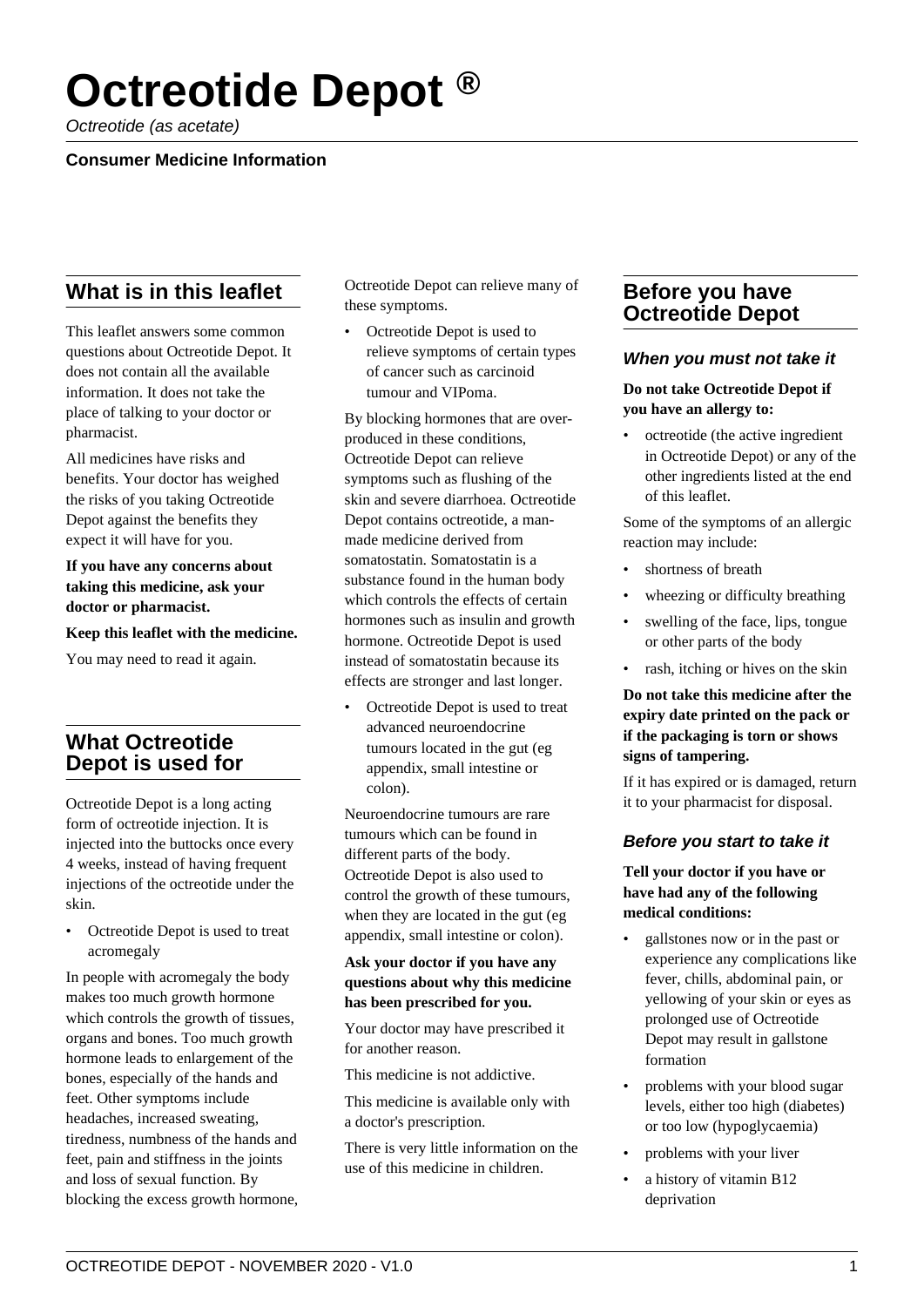- problems with your blood pressure
- problems with your thyroid

Your doctor may want to take special precautions if you have any of these conditions.

#### **Tell your doctor if you are taking other medicines to control blood pressure (beta-blockers or calcium**

**channel blockers) or agents to control fluid and electrolyte balance.**

Dose adjustment may be necessary.

## **Tell your doctor if you are pregnant or plan to become pregnant or wish to breast-feed your baby.**

There is not much information on the use of Octreotide Depot during pregnancy or breast-feeding. If it is necessary for you to have this medicine, your doctor will discuss with you the benefits and risks involved. They may recommend that you use a method of contraception to prevent pregnancy during your treatment. It is not known if Octreotide Depot passes into breast milk. Breastfeeding is not recommended during treatment with Octreotide Depot.

**If you have not told your doctor about any of the above, tell him/ her before you start taking Octreotide Depot.**

## **Taking other medicines**

**Tell your doctor if you are taking any other medicines, including any that you get without a prescription from your pharmacy, supermarket or health food shop.**

Some medicines and Octreotide Depot may interfere with each other. These include:

- bromocriptine, a medicine which is also used to treat acromegaly
- medicines for diabetes
- cimetidine, a medicine for ulcers
- cyclosporin, a medicine used to suppress the immune system
- quinidine, a medicine used to prevent irregular heartbeats
- medicines to control blood pressure (beta-blockers or calcium channel blockers)
- agents to control fluid and electrolyte balance

You may need different amounts of your medicines, or you may need to take different medicines.

Your doctor and pharmacist have more information on medicines to be careful with or avoid while taking this medicine.

# **How Octreotide Depot is given**

Your doctor or nurse will inject Octreotide Depot into your buttocks.

## **How much is given**

The usual starting dose of Octreotide Depot is 20 mg, injected every 4 weeks. After about 3 months, the dose may be lowered to 10 mg or increased to 30 mg depending on how you respond to it.

Depending on your condition you may also need to continue injecting octreotide under the skin for about 2 weeks after your first injection of Octreotide Depot. Your doctor will tell you if this is the case.

If you receive Octreotide Depot for the treatment of neuroendocrine tumours located in the gut, the usual dose is 30 mg every 4 weeks. Your doctor will decide how long you should be treated with Octreotide Depot.

## **If you forget to have it**

#### **If you forget to have your injection, have it as soon as you remember and then go back to your normal schedule.**

It will not do any harm if your dose is a few days late but some of your symptoms may come back temporarily until you get back on schedule.

## **If you are given too much (overdose)**

## **Tell your doctor if you notice any of the following signs that the dose of Octreotide Depot is too high.**

Some of the symptoms of an Octreotide Depot overdose may include hot flushes, fatigue, depression (sad mood), anxiety, lack of concentration and needing to pass water more frequently than usual.

If you are taking short acting octreotide injected under the skin, overdose symptoms may include changes in heartbeat, dizziness, light headedness, severe radiating chest pain, change in attention, uncoordinated movement, pain under the rib cage (right side), distended stomach, yellowing of the skin and eyes, fever, severe upper stomach pain with nausea and vomiting, diarrhoea, weakness, feeling lethargic, weight loss, stomach pain and discomfort, brown coloured urine and clay-coloured stools, nausea, weakness.

No life-threatening reactions have been reported after an overdose of this medicine.

# **While you are having Octreotide Depot**

## **Things you must do**

## **Keep all of your doctor's appointments so that your progress can be checked.**

If you must have this medicine for a long time, your doctor may want to check your blood sugar, gallbladder, thyroid and liver function from time to time to prevent unwanted side effects from happening.

**If your doctor recommends it, make sure you use a method of contraception to prevent pregnancy during your treatment. Tell your doctor if you become pregnant while you are receiving this medicine.**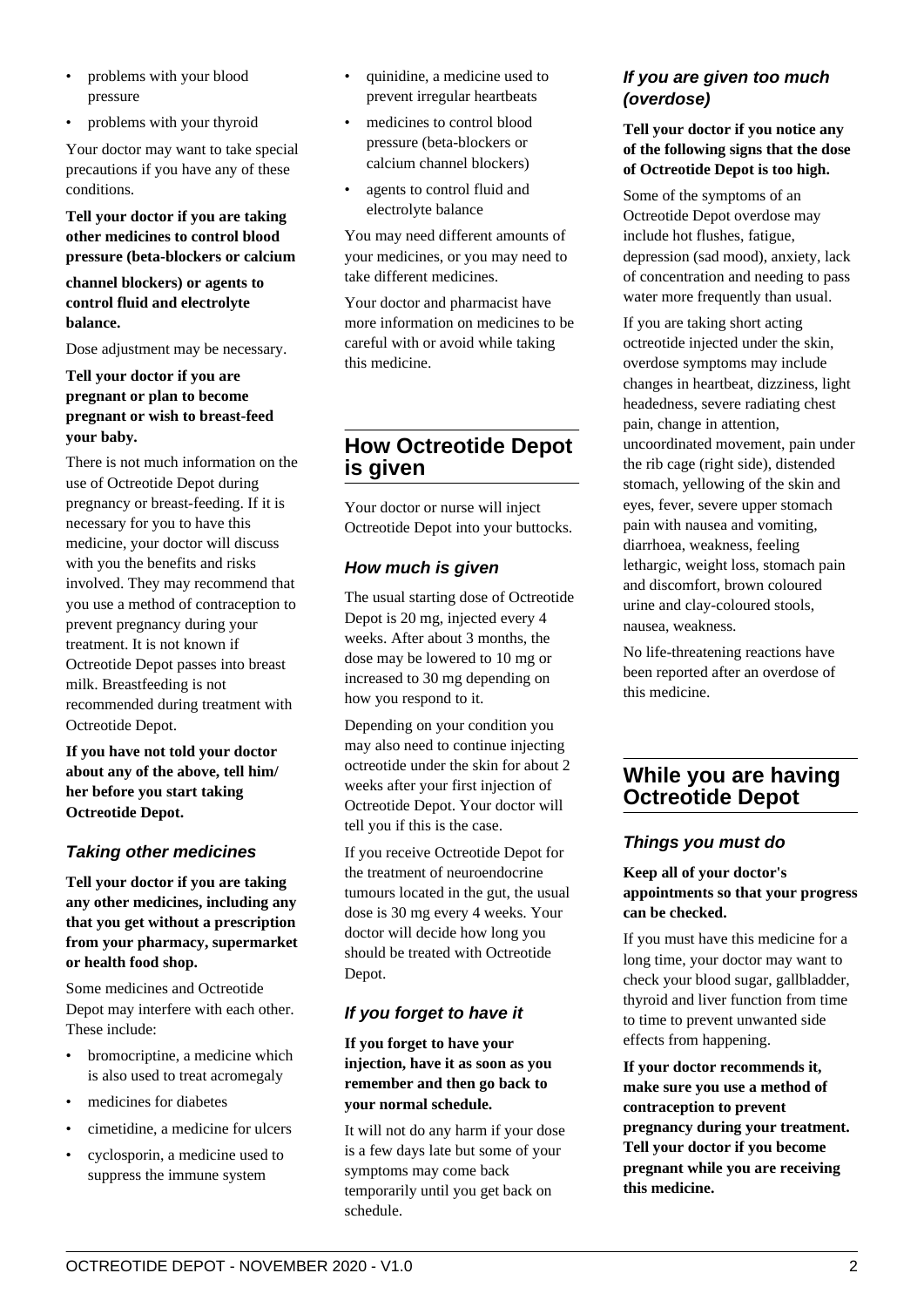dangerous.

anything else that could be

**If you are about to be started on any new medicine, remind your doctor and pharmacist that you are having Octreotide Depot. Tell any other doctor, dentist or pharmacist who treats you that you are having Octreotide Depot.**

**Things you must not do Do not give your medicine to anyone else, even if their symptoms seem to be the same as yours. Do not use it to treat any other complaints unless your doctor tells**

**Things to be careful of**

**Be careful driving, operating machinery or doing jobs that require you to be alert until you know how Octreotide Depot affects**

This medicine may cause dizziness, light-headedness or weakness in some people. If you have any of these symptoms, do not drive or do

**you to.**

**you.**

# **Side effects**

#### **Tell your doctor or pharmacist as soon as possible if you do not feel well while you are having Octreotide Depot.**

All medicines can cause side effects. Sometimes they are serious, but most of the time they are not. You may need medical treatment if you get some of the side effects.

#### **Do not be alarmed by the following lists of side effects. You may not experience any of them.**

**Ask your doctor or pharmacist to answer any questions you may have.**

## **Tell your doctor immediately if you notice:**

• signs of allergy such as rash, itching or hives on the skin; swelling of the face, lips, tongue or other part of the body; shortness of breath, wheezing or troubled breathing

- severe pain, tenderness or swelling in the stomach or abdomen, which may be accompanied by fever, nausea and vomiting, yellowing of the skin and eyes, loss of appetite, generally feeling unwell, itching, light coloured urine (symptoms of a possible problem with your liver, pancreas or gall bladder)
- symptoms of low blood glucose (hypoglycaemia), including sweating, trembling, dizziness, weakness, hunger, palpitations (feeling of fast or irregular heartbeat) and fatigue
- symptoms of high blood glucose (hyperglycaemia), including lethargy or tiredness, headache, thirst, passing large amounts of urine, and blurred vision
- symptoms of changes in the activity of the thyroid gland (hyper or hypothyroidism) including changes in heart rate, appetites or weight, tiredness, feeling cold or sweating too much, anxiety or swelling at the front of the neck.
- unusually slow or fast heartbeat.
- thirst, low urine output, dark urine, dry flushed skin
- increased bleeding or bruising (could be low level of platelets in blood).

#### **Tell your doctor if you notice any of the following side effects and they worry you:**

- pain, irritation, redness, rash or swelling at the injection site
- loss of appetite
- indigestion, nausea or vomiting
- cramps
- feeling of bloating or wind
- constipation, diarrhoea or other change in bowel motions
- abdominal pain
- headache
- temporary hair loss
- changes in the rhythm of your heartbeat
- shortness of breath
- weakness

## **Tell your doctor if you notice anything else that is making you feel unwell.**

Other side effects not listed above may happen in some people.

## **After using Octreotide Depot**

## **Storage**

#### **If you have to store Octreotide Depot at home:**

- Keep the vials in the original container until it is time to use them.
- If you are storing the vials for longer than one day, keep them in the refrigerator at 2°C to 8°C. Do not freeze them.
- You can remove Octreotide Depot from the fridge and store it below 25°C on the day of injection but it must be kept in the original outer carton to protect it from light. The suspension must only be prepared immediately prior to injection.
- Octreotide Depot carton contents should reach room temperature  $(20^{\circ}$ C to  $25^{\circ}$ C) before preparation. A minimum of 30 minutes is required.

**If any vials have been left out of the fridge for longer than one day (24 hours), do not use them.**

**The reconstituted suspension contains no preservative.**

**This medicine is for single use in one patient only.**

#### **Discard any residue.**

**Keep the medicine where children cannot reach it.**